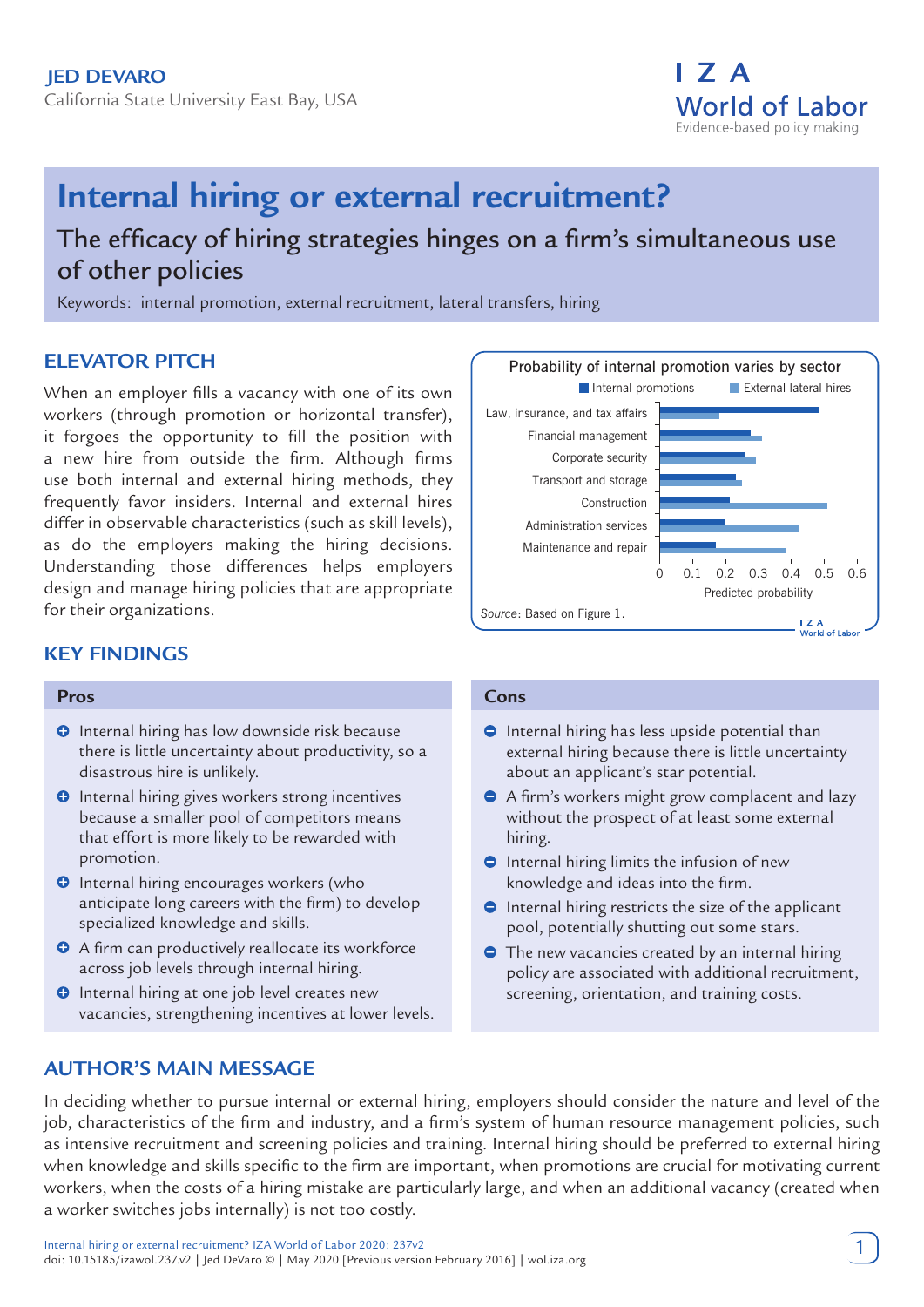## **MOTIVATION**

When choosing between internal and external hiring, managers must consider their own organizational environment, the nature of the job and its level within the organization's job hierarchy, characteristics of the firm and industry, and the interaction of internal and external hiring policies and other practices in a firm's human resources management system. Hiring practices are also relevant for retention policies, because one firm's poached manager is another's external hire. Whether the job is a promotion or a horizontal transfer (meaning the job changes but the rank does not) is also relevant. The extent of external hiring also affects workers' incentives, because promotions are harder to achieve when the competition includes outsiders. This overview of what is (and is not) known about internal and external hiring can equip managers to design and manage effective hiring policies in their organizations.

## **DISCUSSION OF PROS AND CONS**

In 2019, *Harvard Business Review* published a list of the world's 100 best-performing chief executive officers (CEOs) [1]. Among the top ten CEOs on that list, internal promotion is more prevalent than external recruiting. Only the #6 CEO, Iberdrola's Ignacio Galán, was externally recruited.

These patterns are not unique to star CEOs. They also pertain to other CEOs and highlevel managers. Managerial and professional jobs are more commonly filled through internal promotions or horizontal moves than through external promotions or horizontal moves. There is more balance between internal and external hiring in lower-skilled jobs (such as clerical and expert workers), suggesting that the bias toward internal hiring rises along with the level in the job hierarchy. The fact that internal promotions are more prevalent than external hiring but that both are observed suggests that there are pros and cons to internal hiring, with the context influencing which dominates.

#### **The theory of internal and external hiring**

One reason to prefer insiders is that they understand the company and its organizational culture and have developed skills that are specific to the organization. Those skills tend to induce long-lasting employment relationships between workers and employers because the uniquely productive employment relationship benefits both parties. Moreover, both parties' expectations that the employment relationship will last foster the desire to invest in further developing these skills. Also, there is less uncertainty when hiring insiders, which makes a disastrous hire less likely. That consideration is particularly important when the organizational costs of a bad hire are high.

Other rationales for internal hiring concern incentives. If workers know that they need to outperform only their internal peers (as opposed to a vast pool of potential external hires) to win a promotion, a bit of extra effort can meaningfully increase their promotion chances. In contrast, also having to outperform an unspecified number of unknown external applicants is discouraging, and additional effort may not seem worthwhile. To combat such discouragement, employers might then bias promotion competitions in favor of insiders, meaning that they will award the job to an outsider only if that person appears to be *significantly* more capable than the insiders [2]. However, while strengthening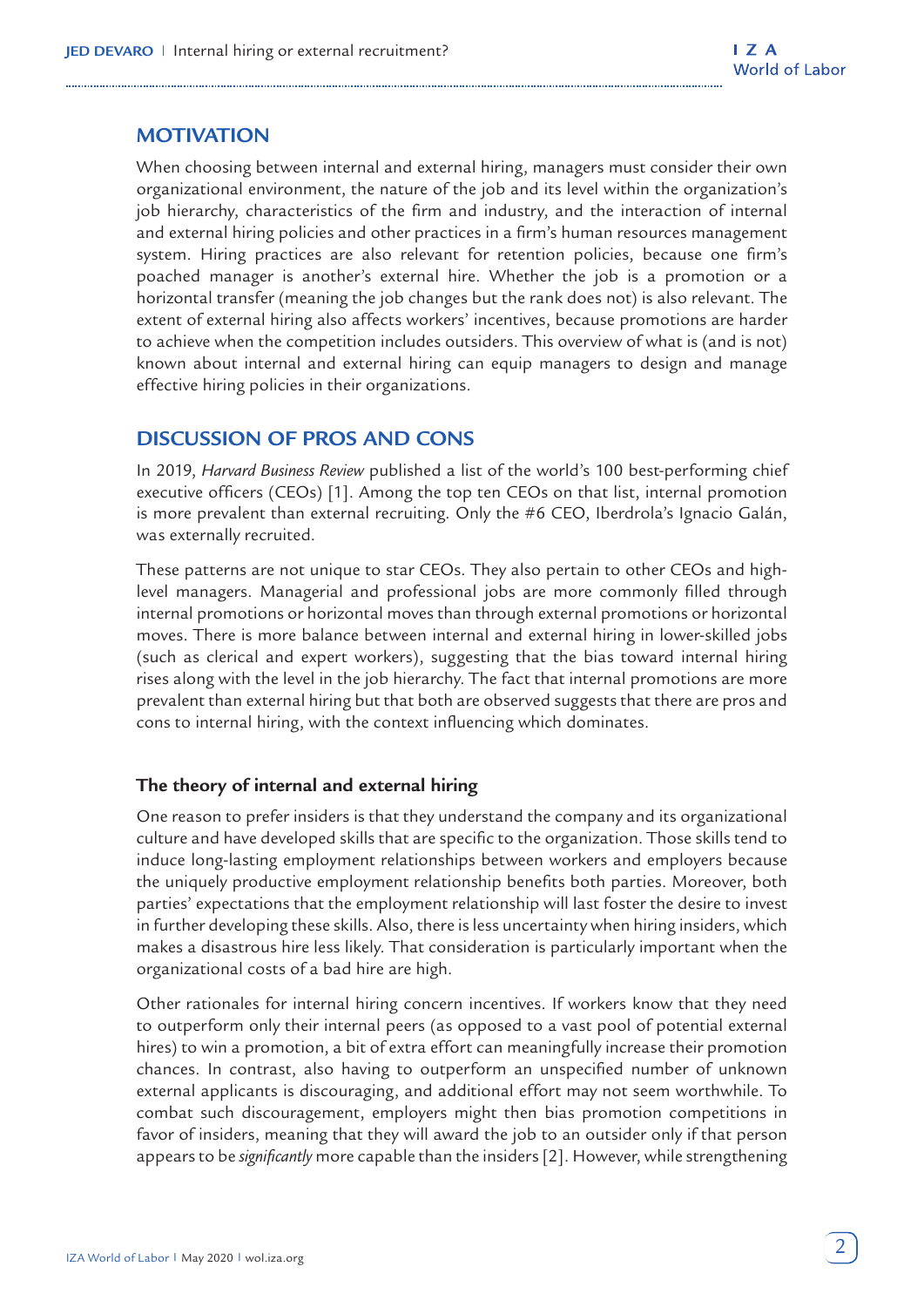incentives for insiders, such handicapping increases the chance of making an inferior promotion.

Thus, there is tension between using promotions to create incentives for workers and using them to match workers to jobs as efficiently as possible [3]. Sometimes the two objectives conflict. For example, promoting the best-performing professor in a college to dean might be good for incentives (because the highest performer wins the promotion) but bad for efficient job assignment (because the best performer as a professor might not be the best suited for the dean's job). Thus, even though workers have already invested considerable effort with an eye toward winning a promotion, this concern for efficiency may tempt an employer to pass over the top performer in favor of an external hire, because the larger external candidate pool can allow the firm to find a better match. Anticipating such "reneging," workers might not exert much effort. But because workers would have greater motivation if they were confident that the employer was committed to an internal hiring policy, employers might want to establish and adhere to internal hiring policies [4].

Worker motivation driven by considerations of promotion may nonetheless not always be in the employer's best interest. For example, employees may underperform on the tasks most relevant to their current job and overperform on the skills relevant to a higherlevel position to which they aspire. To discourage such behavior, employers could shrink the difference in compensation between the worker's current job and the higher-level management job, which should lower the cost of hiring externally rather than promoting internally [5].

External recruitment also has advantages. It brings fresh ideas to an organization. Outsiders are not enmeshed in organizational politics, making them less susceptible to unproductive influences by peers and subordinates. The pool of potential job candidates is larger for external recruitment, particularly if the firm is willing to cast a wide net and invest heavily in complementary recruitment and screening strategies. As relatively unknown quantities, external hires have strong upside potential, so an external hire could turn out to be a superstar, making external hiring worth the risk. Finally, external hiring fills one vacancy without creating another, whereas internal hiring creates a cascade of new vacancies within the job hierarchy.

The threat of external hiring may also prevent workers from becoming complacent. This point may seem at odds with the argument that internal hiring policies strengthen worker incentives (because exerting a bit more effort will improve promotion chances more than if the worker were competing equally with outsiders as well as insiders). But there is no contradiction. In some organizations, workers can collude to share some of the gains of a promotion. Consider a small department with a handful of people who have known each other and worked together for years. There may be an understanding, perhaps unspoken, that the worker who is promoted will treat the others with particular generosity. Such an understanding effectively reduces the size of the "prize" that accompanies promotion and may lead to some complacency on everyone's part. Shaking things up through the prospect of an external hire may induce greater effort. In contrast, in organizations where workers are less personally connected, there is little risk of collusion and therefore less need for external hiring.

The relative appeal of internal hiring from the standpoint of employers increases at higher levels of the job hierarchy. A potential reason for this is the greater uncertainty attached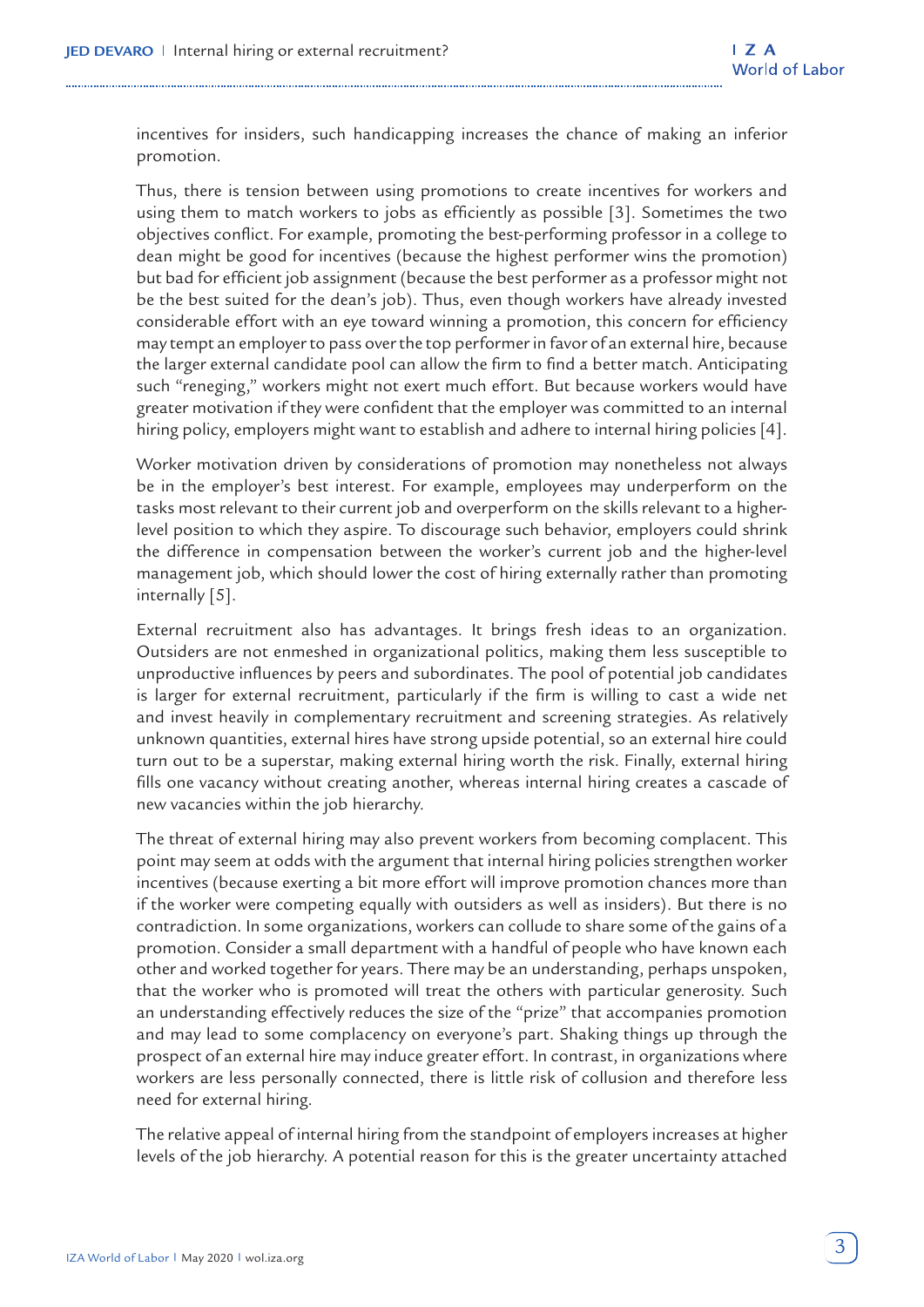to the performance of an external hire. At low levels of the job hierarchy, a bad external hire is inconvenient but not catastrophic, whereas a bad external hire at the top of the hierarchy could seriously damage the organization.

A further potential reason for the increasing appeal of internal hiring at higher ranks derives from incentives. External hires who enter at low ranks enjoy the possibility of multiple future promotions to advance in the company, and this potential for career advancement is appealing enough to the workers that they are willing to accept somewhat lower compensation in exchange for it. In contrast, external hires who enter at high ranks do not have much further to go in the organization, because they are already near the top. These workers are unwilling to accept lower compensation, because they do not enjoy a high probability of multiple future promotions. In short, workers externally hired into high ranks are more expensive than those externally hired into low ranks, which can help explain why employers increasingly favor internal hiring at higher levels of the job ladder.

#### **Evidence on internal and external hiring**

Much of the empirical research on internal and external hiring simply documents their relative prevalence, describes how observable characteristics differ between internal and external hires, and identifies the types of firms that tend to rely heavily on internal hiring [6], [7], [8]. The evidence covers a variety of contexts (different countries, occupations, and so on), and these differences should be considered when drawing conclusions. Other empirical research offers evidence for or against a particular theoretical prediction related to internal and external hiring.

#### **Routes for entering (and re-entering) firms and jobs**

Evidence on the routes workers follow to enter new jobs comes from a large Finnish panel data set (including firms and workers) for 1981–2012 from the Confederation of Finnish Industries, the central organization of employer associations in Finland [7]. Manufacturing industries are heavily represented. The data include 78,654 person-year observations for 55,103 unique individuals employed in 1,126 firms. For example, a person who graduated from college in 1994 and took a first job in that year and switched to a new job in 2001 would contribute two observations to the data sample.

The data show that the most common way to enter a new job is via an external horizontal move, in which a worker changes firms but not job levels. These moves account for 33% of new job entries. The external horizontal movers may or may not experience a change in job title along with their transition. In fact, in the vast majority of cases, a change in job title does not occur. In the Finnish data, only about 15% of external horizontal moves involve a change in job title. An implication is that when workers switch firms into a position of the same level in the job hierarchy, the skills they acquired in their original job are largely preserved because the worker continues with the same tasks after switching firms.

The second and third most common ways to fill a vacancy are internal promotions (25%) and internal horizontal moves (27%). External promotions are infrequent (4%). Internal demotions account for more than 8% of entries into new jobs (or more than 11% if external demotions are included). Re-entrants (workers who left to work for another firm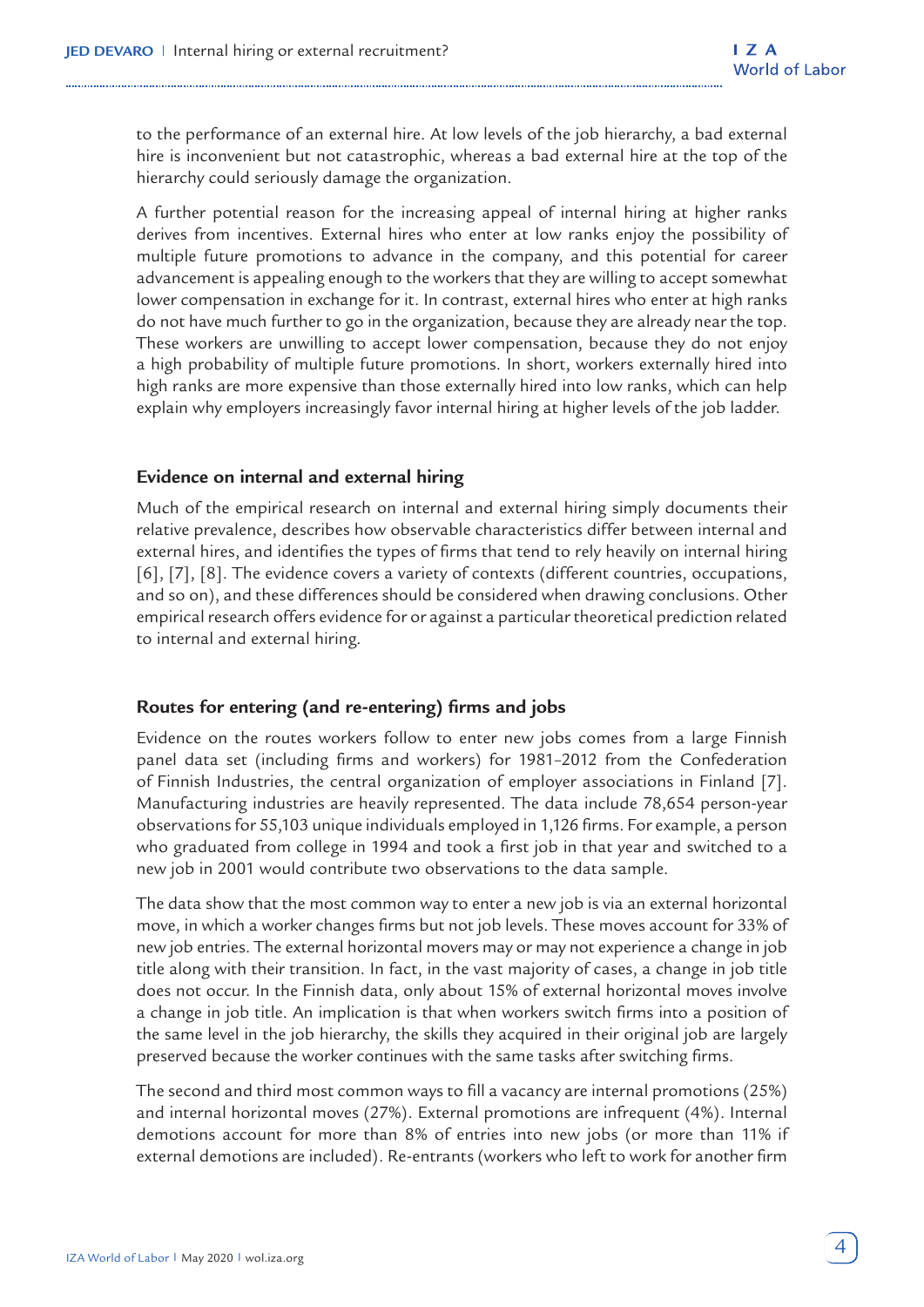and then returned) account for 12% of external promotions, 17% of external horizontal transfers, and 11% of external demotions [7].

Of workers who remain in their current firm (and job) in a given year, 15% experience some type of job transition the following year. About 20% of workers who are internally promoted in one year experience some type of further job transition in the next year. The percentage is similar for external recruits who move horizontally in a given year, at about 18% [7].

#### **Job history and the internal or external hiring decision**

The Finnish data reveal that the number of prior job titles, number of prior firms, and number of prior promotions are all lower for internally promoted workers than for external hires who move horizontally. However, average job performance (prior to the transfer) is higher for internally promoted workers [7].

Research using Danish registry data reveals that having a greater number of prior roles in the same firm results in a higher probability of internal promotion to a top executive position. The comparison holds constant educational attainment, gender, age, current occupation, tenure, general work experience, and the total number of roles (internal and external) [9]. A similar result is found for external recruits with a greater breadth of internal experience: the number of prior internal roles increases the probability of achieving an external promotion to a top executive position. Thus, acquiring a greater breadth of internal skills improves a worker's prospects for promotion both internally and externally, at least at the top executive level.

#### **External hiring occurs at all job levels but becomes less likely in top positions**

The evidence generally shows that external and internal hiring occur at all levels of a job hierarchy but that the prevalence of internal hiring increases at higher levels, culminating with the CEO's job, as noted earlier. In the Finnish data, internal hires account for 19% of hires at the fifth job level from the top but 48% at the top of the hierarchy [10]. Moreover, linked worker–firm panel data from Sweden show that internal promotions or transfers are used to fill 43% of positions at the lowest of five job levels but 88% for the highest job level [11].

#### **Biased promotion contests for CEOs: Handicapping external candidates**

One theoretical rationale for internal hiring is that firms bias promotion competitions (particularly at the higher ranks of the organization) against external candidates, to preserve incentives for the internal candidates. Thus, external candidates are hired only when they are considerably better than insiders. The evidence consistently shows that external hires look better on paper than internal hires [6], [7], [12]. If an internal and an external prospect look similar on paper, employers generally go for the internal worker, meaning an external applicant's record must exhibit a large margin of superiority to secure the position. This result is consistent with external hires facing a handicap when evaluated alongside internal workers. Compared with internal hires, external hires are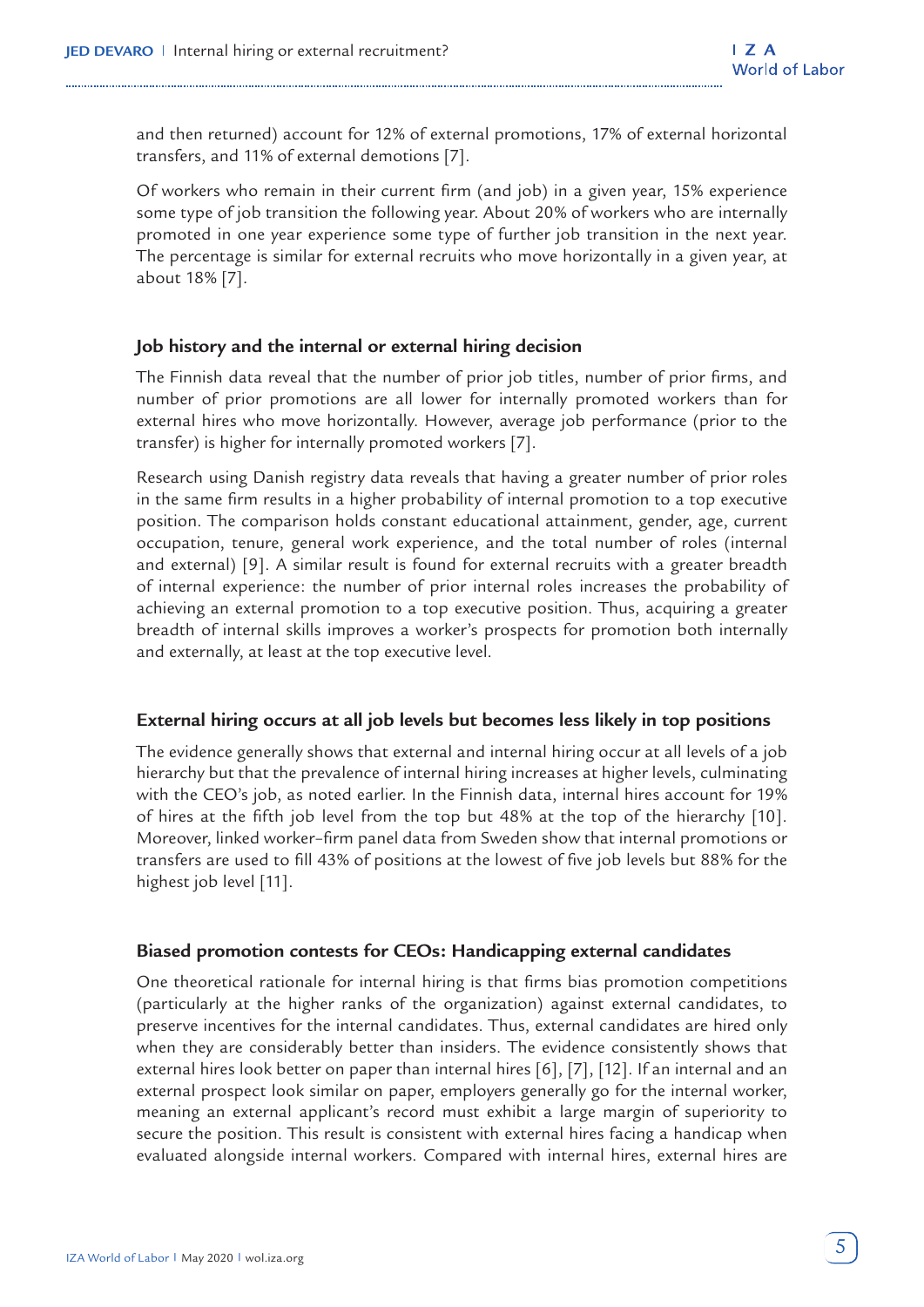older and have more experience and education. (Theoretical rationales for external hires having stronger credentials than insiders are offered in [2] and [4].)

Evidence on the handicaps imposed on external candidates comes from a sample of 1,035 CEO successions between 1974 and 1995 in large US firms (Forbes 800 firms) [3]. Firms heavily favor internal hiring for CEOs. The study defines internal promotions as successions in which the new CEO was employed for more than a year in the same firm before being promoted to CEO. External promotions accounted for just 187 of the 1,035 cases (18%).

The study focuses on the magnitude of the handicap imposed on external candidates, arguing that it should be highest when internal candidates are more comparable to each other, when internal candidates are less comparable to external candidates, and when there are more inside candidates. Firms are separated into two categories according to whether or not they have a "product or line of business organizational structure" [3]. If they do, this is interpreted as a situation in which internal candidates are more comparable to each other. A measure of firm similarity in the industry is used to assess worker similarity: if firms are similar, internal and external CEOs are likely to be similar. The basic idea is that when two firms in an industry are very similar, the unpredictable events that affect one are more likely to affect the other than if the two firms are very different, and this consideration affects hiring strategies and therefore the types of workers the firms employ. Finally, firms with more supervisory employees are more likely to choose an insider. All three predictions are empirically supported, which is consistent with firms handicapping external candidates in CEO contests.

#### **Future promotion prospects**

If externally hired workers for a given job level are of higher quality than internally promoted workers at that job level, externally hired workers should have brighter promotion prospects within the firm. Evidence on this issue comes from the personnel records of workers in a single US financial institution from 1986 to 1994 [12]. The study finds that if two workers, one externally recruited and the other internally promoted, have the same job tenure and grade level (as measured by the "market salary" for the job in question), the externally hired worker is more likely to get promoted and to experience a greater number of further promotions. These effects diminish at higher job levels.

The challenges of measuring the relevant variables to be accounted for when making the empirical comparison between internal hires and external recruits complicate the interpretation of results. For example, workers who were externally horizontally recruited spent some time in that job level at their original firm, but the data cover only time spent in the new firm and not in the previous one. When two workers, one internally promoted and the other externally recruited, are compared in the data, their time at the job level can be accurately measured only for the internal worker. Thus, if the previous firm offers a greater chance of future promotion, that could reflect more experience in the job level for the external recruit. The amount of relevant experience could be determined with data that track workers across firms, enabling information from the prior employer to be observed [7], [9], [10].

The preceding empirical comparison helps to discriminate among competing theories. The finding that external recruits have better future promotion prospects is consistent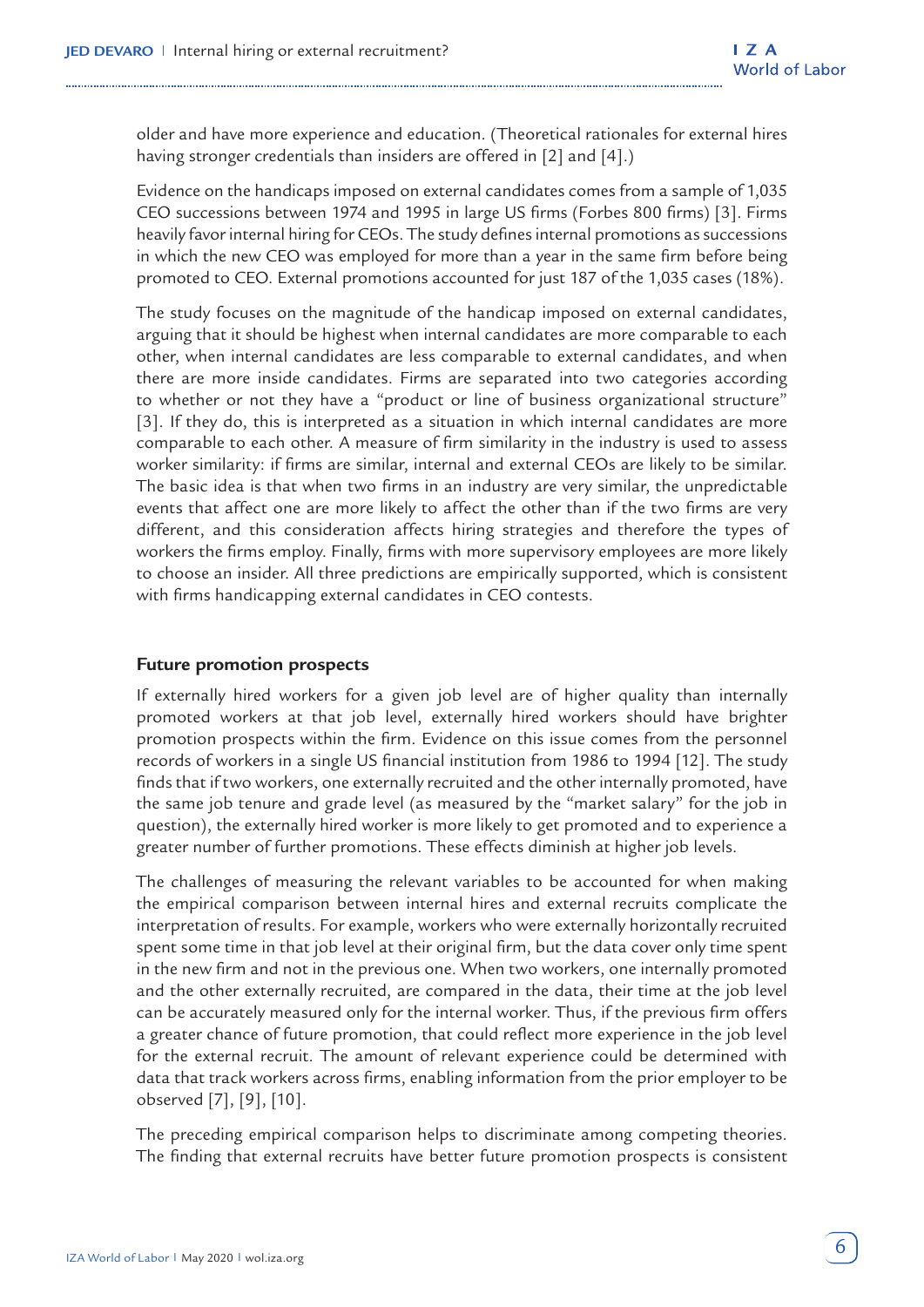with using internal hiring to create strong incentives for a firm's workers, but it is not implied by other theories. For example, if internal hiring occurs only because of greater "inside knowledge" which gives internal hires a productivity advantage over external recruits, this should not imply better future promotion prospects for external recruits.

#### **Larger (and more "bottom-heavy") firms do more internal hiring**

An established empirical finding is that large firms are more likely than small firms to hire CEOs internally. Evidence from the UK corroborates that result for non-executives and further shows that the shape of the job hierarchy matters as well as the number of workers. Companies with more "bottom-heavy" hierarchies (with many workers distributed at the lower levels of the job hierarchy and few at the top) exhibit a greater tendency to hire internally [8].

#### **Training policies complement internal hiring**

An internal hiring policy may complement other human resource practices, in particular those associated with encouraging long worker tenure. A natural example is training. A key advantage of internal hiring is that internally hired workers have accumulated knowledge and skills that are particularly valued at their own firm but not at others. Some of those skills may be acquired as a result of their firms' training policies. The evidence is consistent with the hypothesis that training policies and internal hiring policies are complementary in some firms. Evidence from a 2004 cross-section of British establishments reveals that larger, more bottom-heavy employers were more likely to rely on internal hiring policies and, simultaneously, to do more training [8].

Worker incentives provide a further rationale for a positive relationship between internal hiring and training. Restricting promotion competitions entirely, or mostly, to insiders creates incentives to work hard, since a bit of extra effort leads to a meaningful increase in the chance of promotion if a worker is competing only against other insiders. The same logic that applies to effort also applies to training. At least some of the training focuses on skills that are valuable at the current firm but that would be less so elsewhere. If the firm has a policy of hiring mostly insiders, this creates a strong incentive for workers to undertake such training, because workers know that such efforts have a better chance of being rewarded with an internal promotion. In that context, training opportunities are, at least in part, investments workers make to increase their future career prospects.

#### **Influence of industrial sector and job title on internal hiring**

Empirical evidence on the influence of specific industrial sectors on the internal hiring decision is provided by an analysis of a sample of Spanish industrial plants surveyed in 1997 [13]. The surveyed group was a representative sample of more than 6,000 Spanish manufacturing plants with 50 or more workers in a dozen sectors. Usable information was obtained from 653 plants.

The industry categories exhibiting the greatest use of internal promotion were textiles; dressmaking, leather, and footwear; wood and cork; paper, publishing, and graphic arts;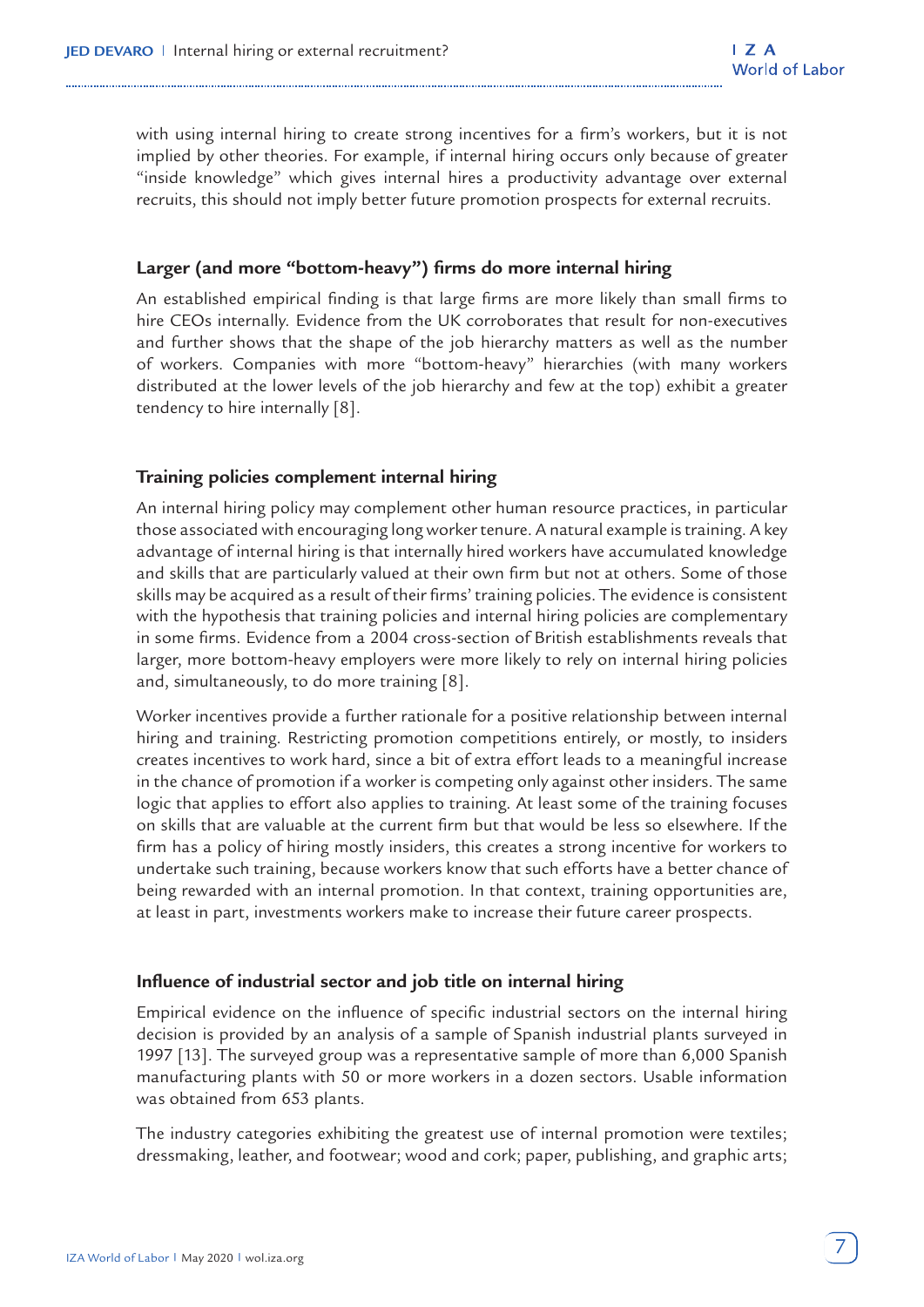metallurgy and mechanical product manufacturing; and a residual group called "various manufacturing industries." Those exhibiting the least use of internal promotion were chemicals, machinery and mechanical equipment, and non-metallic mineral products.

In the Finnish panel data set for 1981–2012, the pattern across job titles in the probability of internal promotion in the next year differs considerably from that of an external horizontal move [7]. These differences are displayed in Figure 1.



Figure 1. Predicted probability of internal promotions and external horizontal hires, by job titles

#### **LIMITATIONS AND GAPS**

A limitation of the empirical research on internal and external hiring policies is that it is hard to get a clear sense of the consequences of these policies without something akin to a scientific experiment. Such an experiment would be very difficult to design or identify (for example, arranging for a firm to make an abrupt shift from an external hiring policy to an internal hiring policy or vice versa).

To appreciate the difficulties, contrast internal and external hiring policies with policies involving incentive pay (such as a switch from hourly pay to piece rates, a change in the generosity of an existing piece rate, or a switch from individual to team-based bonuses). Compensation policies are easily and precisely measured; either a firm uses incentive pay for a certain worker group or it does not, and if it does, the terms of the plan can be easily measured. But it is harder to identify an internal hiring policy. Most firms use a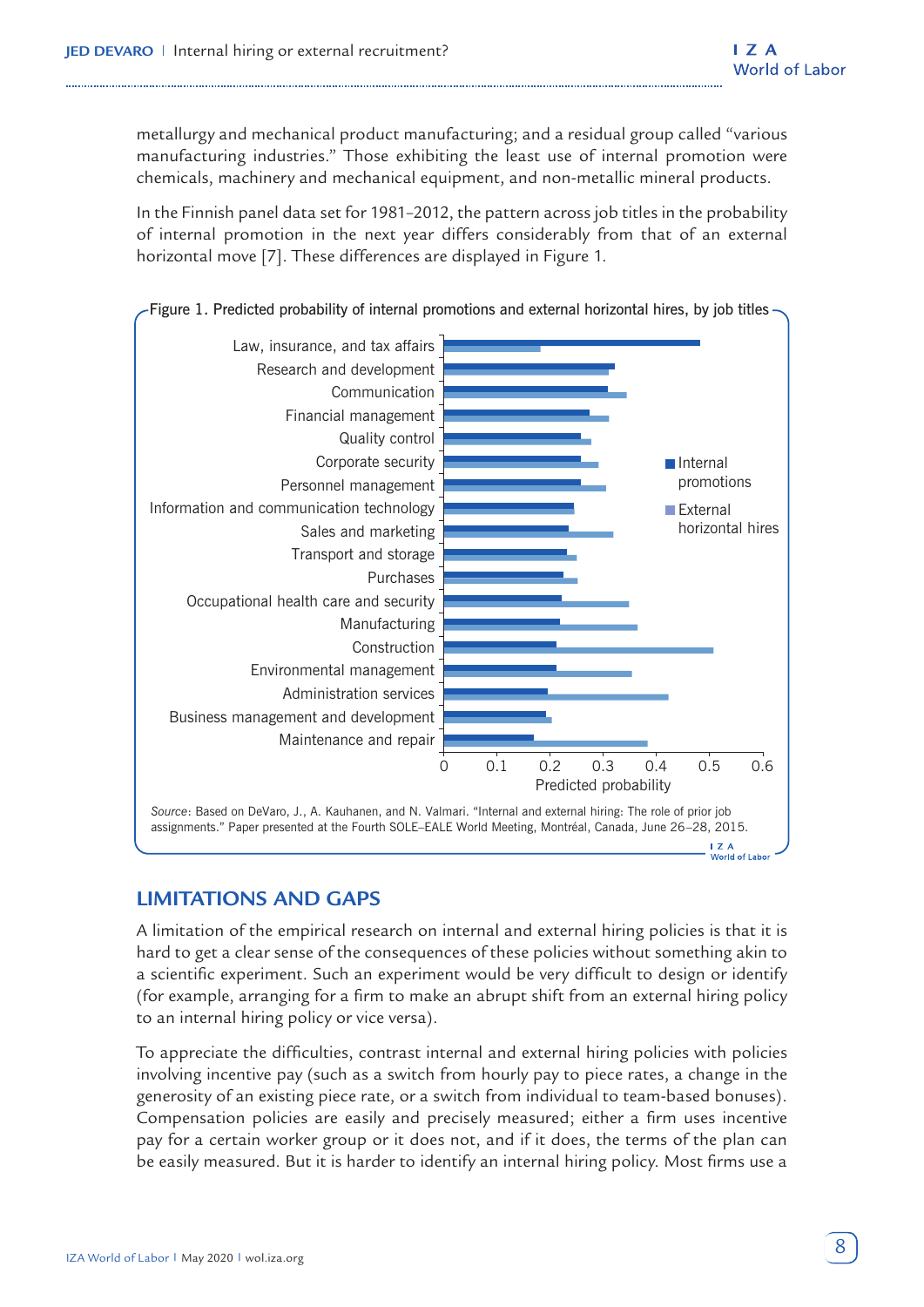blend of internal and external hiring, and even within a firm there may be considerable variation in the degree of internal hiring across different job titles, as suggested in Figure 1. An internal hiring policy may be thought of as a handicapping system that biases hiring decisions in favor of insiders. But how strong does the bias have to be before the firm can be said to use an internal hiring policy? Moreover, firms rarely make abrupt, dramatic changes in the degree to which they favor insiders, whereas abrupt and major changes in incentive pay and other compensation policies are not unusual.

For these reasons, empirical research has revealed the organizational consequences of various changes in the compensation system (particularly those involving incentive pay) but has been unable to exploit similar methodologies in the area of internal and external hiring.

A further limitation of research on this topic is that empirical work has not revealed much about the relative importance of various motivations for internal hiring. Several theoretical arguments have been presented to rationalize internal hiring policies, but their relative importance remains an open empirical question. Moreover, it can be anticipated that multiple motivations for internal hiring policies may apply simultaneously.

#### **SUMMARY AND POLICY ADVICE**

Evidence from a variety of empirical contexts consistently shows a hiring bias in favor of insiders that intensifies at higher levels of the job hierarchy. The evidence is less clear on the relative importance of the motivations for internal hiring that have been proposed in theoretical work. These motivations can be expected to differ by firm and job characteristics, so that the right strategy for a particular firm depends on its context and situation. Thus, the people charged with designing hiring strategies for their firm should be aware that there is considerable heterogeneity in hiring strategies by industry and job type.

Nonetheless, some general principles can be suggested. The relative value of internal hiring is higher when firms rely heavily on promotions (as opposed to other policies such as incentive compensation) to motivate workers and when specialized knowledge and skills that apply mostly to the firm in question (and that are less valuable elsewhere) are crucial for productivity.

There is less uncertainty about the productivity of internal than of external hires. Thus, external hires tend to have greater upside potential but also greater downside potential. The cost of making a big mistake in hiring, therefore, bears heavily on the internal or external hiring decision. The short-term inconvenience of externally hiring a secretary illfit for the job is rather easily fixed, but an incompetent externally hired CEO could inflict enormous damage. Employers should consider, therefore, how resilient the organization would be to the costs imposed by a bad hire.

Evidence suggests that the efficacy of internal or external hiring hinges on other policies also in place. Firms that invest heavily in recruitment and screening or that are trying to staff jobs in which the productivity of applicants can be assessed quickly and reliably (such as vacancies in an orchestra) may find external hiring appealing. Put another way, firms that rely heavily on external hiring should consider investing intensively in recruitment and screening activities to better weed out the bad hires that are more likely under external recruitment.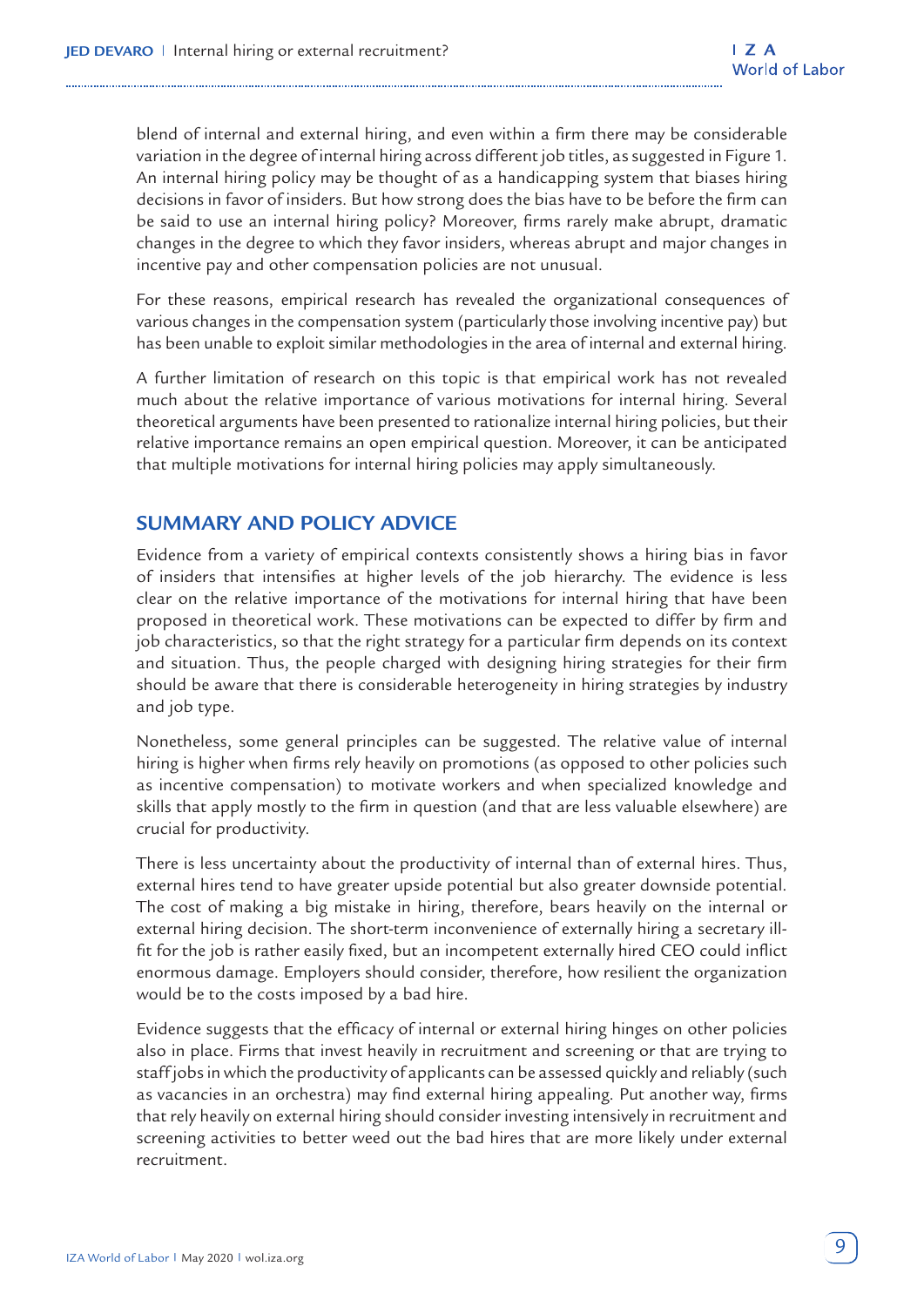Organizations that want to rely heavily on promotion prospects as a way to motivate workers should be particularly sensitive to the potential for external hiring to disrupt incentives. It is well known that opening up the field to outsiders leads to fiercer competition and gives insiders less of a chance of winning the promotion. But recent evidence shows that matters are even worse for insiders, because the playing field is not level. Insiders are competing not with peers from external firms but rather with external workers who are "one level up," most of whom, indeed, already hold the same job title into which the insider aspires to be promoted. This new evidence suggests that opening the competitive field to external candidates might be more damaging to internal incentives than previously understood. Employers can potentially mitigate that damage by biasing promotion contests strongly in favor of insiders or by increasing the frequency of external promotions relative to external horizontal moves.

A final word of policy advice concerns a point that is often overlooked. Internal hiring decisions should be made with careful consideration of their implications elsewhere on the job ladder, particularly at the lower levels. When a vacancy is filled by internal promotion, either the firm's personnel shrinks by one or a second vacancy is created, so that a sequence of internal promotions creates a cascade of vacancies down the job ladder. Although the sequence of new vacancies has the benefit of creating incentives throughout the ranks of the organization, there are clear costs attached to new vacancies. Promoting some workers internally may be unappealing because they are simply too good in their current job to pull them out of it, a phenomenon known as "Putt's Law" [5]. The greatest chief financial officer (CFO) in a firm's history might be rewarded with a promotion to CEO, but then the firm has lost the greatest CFO in its history. A related point concerns complementarities in settings where team production is important; an internal promotion might undermine a high-productivity team by removing one of its key members.

#### **Acknowledgments**

The author thanks two anonymous referees and the IZA World of Labor editors for helpful comments and suggestions on earlier drafts. He also thanks Hugh Cassidy, Hodaka Morita, and Mike Waldman for helpful comments, and Antti Kauhanen and Nelli Valmari for the research collaboration that underlies some parts of this article. Previous work of the author contains a larger number of background references for the material presented here and has been used intensively in all major parts of this article [5], [7], [8]. Version 2 shows evidence of a non-level playing field where external competitors are at higher job levels than internal workers, suggesting that opening the field to external candidates may damage internal incentives more than previously understood.

#### **Competing interests**

The IZA World of Labor project is committed to the IZA Code of Conduct. The author declares to have observed the principles outlined in the code.

© Jed DeVaro